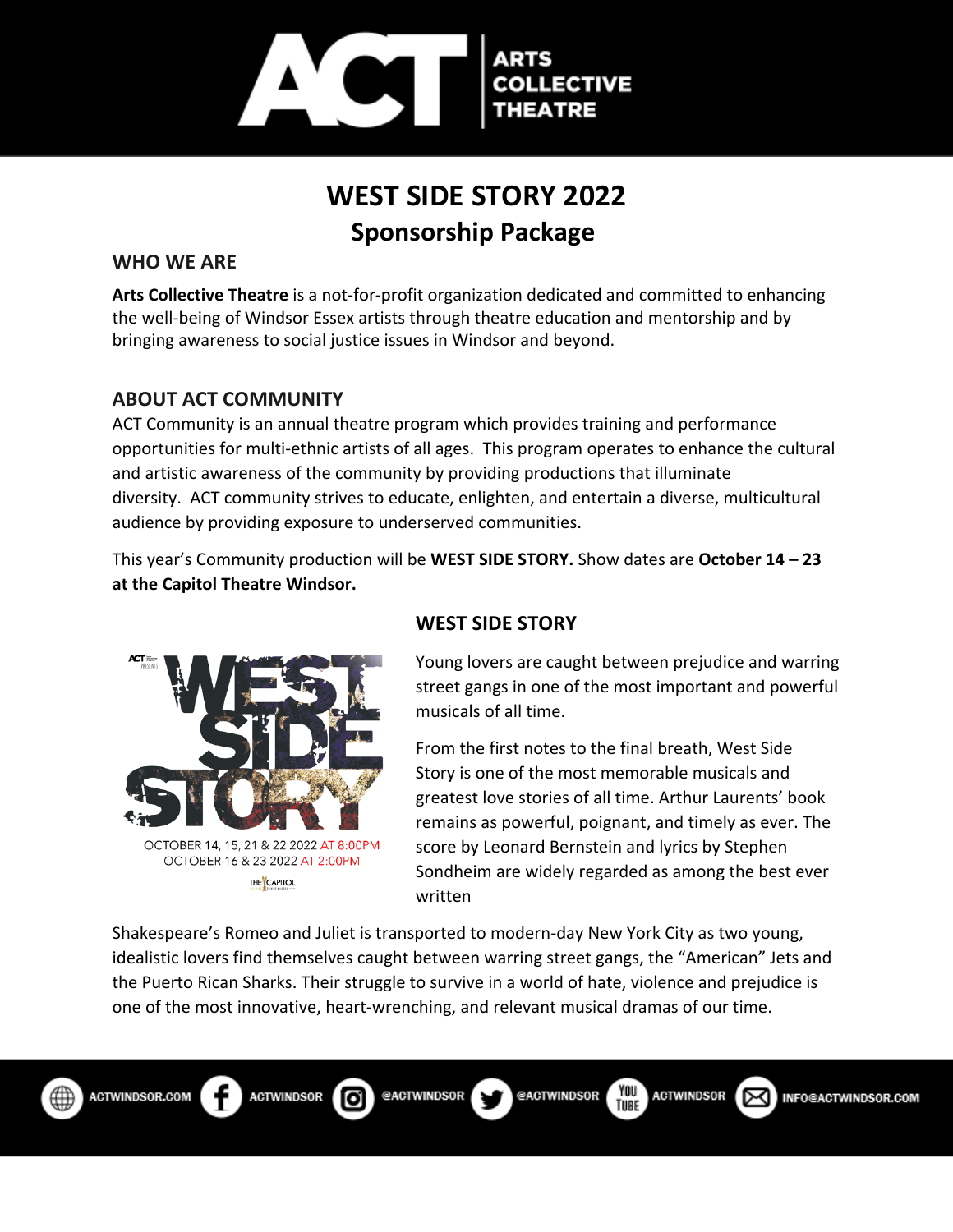# **LECTIVE**

# **AVAILABLE SPONSORSHIP CONTRIBUTIONS**

## **Something's Coming**

### **\$2,500**

- 1 full page program ad (2000 printed)
- Logo on the **West Side Story** Posters & Postcards (500 posters, 1,000 postcards printed)
- Your company logo on the actwindsor.ca website
- Social media tagged mentions on Facebook, Twitter, & Instagram during the run of the **West Side Story** production
- Logo added to the **West Side Story** trailer video credits posted on all ACT social media platforms (paid promotion)
- 6 tickets to opening night performance **Friday October 14, 2022, 8:00pm**
- Invitation for 2 to opening night post production reception (additional guests pay \$10)
- Your company's signage displayed at every performance

# **Cool**

#### **\$1,500**

- 1 half page program ad (2000 printed)
- Logo on the **West Side Story** Posters & Postcards (500 posters, 1,000 postcards printed)
- Company logo on the actwindsor.ca website
- Social media tagged mentions on Facebook, Twitter, & Instagram during the run of the **West Side Story** production
- Logo added to the **West Side Story** trailer video credits posted on all ACT social media platforms (paid promotion)
- 4 tickets to opening night performance **Friday October 14, 2022, 8:00pm**
- Invitation for 2 to opening night post production reception (additional guests pay \$10)